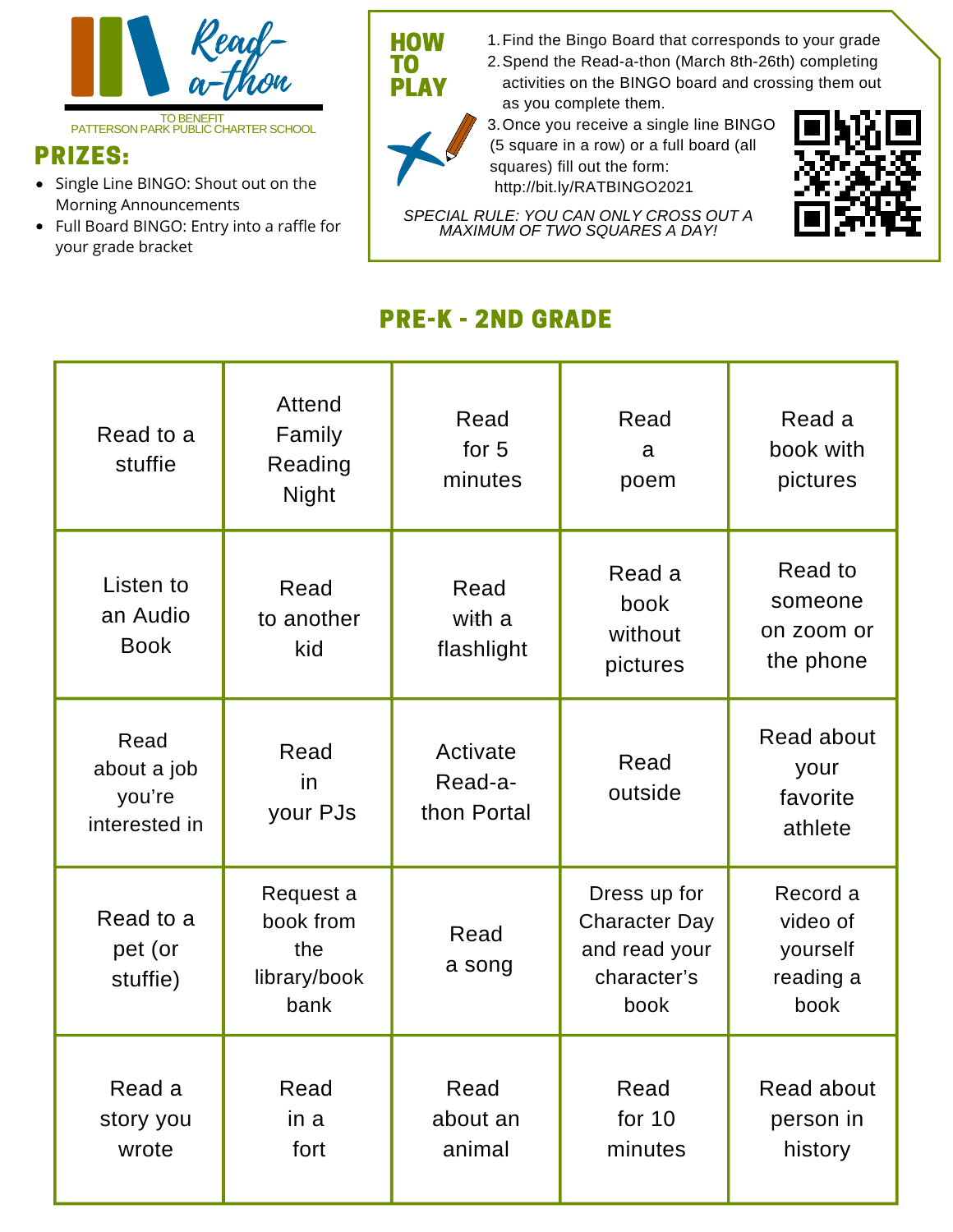

## PREMIOS:

- BINGO de línea única: Grite en los anuncios matutinos
- Pensión completa BINGO: Participación en un sorteo para su categoría
- 1. Encuentra el Tablero de Bingo que corresponda a tu calificación
- 2. Pase el Read-a-thon (8 al 26 de marzo) completando actividades en el tablero BINGO y tachándolas a medida que las completa.



CÓ JUGAR

> 3.Una vez que reciba una sola línea BINGO (5 cuadrados seguidos) o pensión completa (todos cuadrados) complete el formulario: http://bit.ly/RATBINGO2021

*REGLA ESPECIAL: ¡SOLO PUEDE TACHAR UN MÁXIMO DE DOS CUADRADOS POR DÍA!*



## PRE-K - 2ND GRADE

| Leerle a un<br>tonto                          | Asistir a la<br>noche de<br>lectura<br>familiar                  | Leer<br>durante 5<br>minutos             | Leer un<br>poema                                                             | Leer un<br>libro con<br>imágenes                           |  |
|-----------------------------------------------|------------------------------------------------------------------|------------------------------------------|------------------------------------------------------------------------------|------------------------------------------------------------|--|
| Escuchar<br>un libro de<br>audio              | Leerle a<br>otro niño                                            | Leer con<br>linterna                     | Leer un<br>libro sin<br>imágenes                                             | Leerle a<br>alguien en<br>zoom o en<br>el teléfono         |  |
| Lea sobre<br>un trabajo<br>que le<br>interese | Lee en tu<br>pijama                                              | ¡Active su<br>cuenta<br>Read-a-<br>thon! | Leer<br>afuera                                                               | Lea acerca<br>de su<br>atleta<br>favorito                  |  |
| Leerle a<br>una<br>mascota (o<br>peluche)     | Solicite un<br>libro de la<br>biblioteca /<br>banco de<br>libros | Leer una<br>cancion                      | Vístete para<br>el Día del<br>Personaje y<br>lee el libro de<br>tu personaje | Grabe un<br>video de<br>usted mismo<br>leyendo un<br>libro |  |
| Lee una<br>historia<br>que<br>escribiste      | Leer en un<br>fuerte                                             | Leer sobre<br>un animal                  | Leer<br>durante 10<br>minutos                                                | Leer sobre<br>una<br>persona en<br>la historia             |  |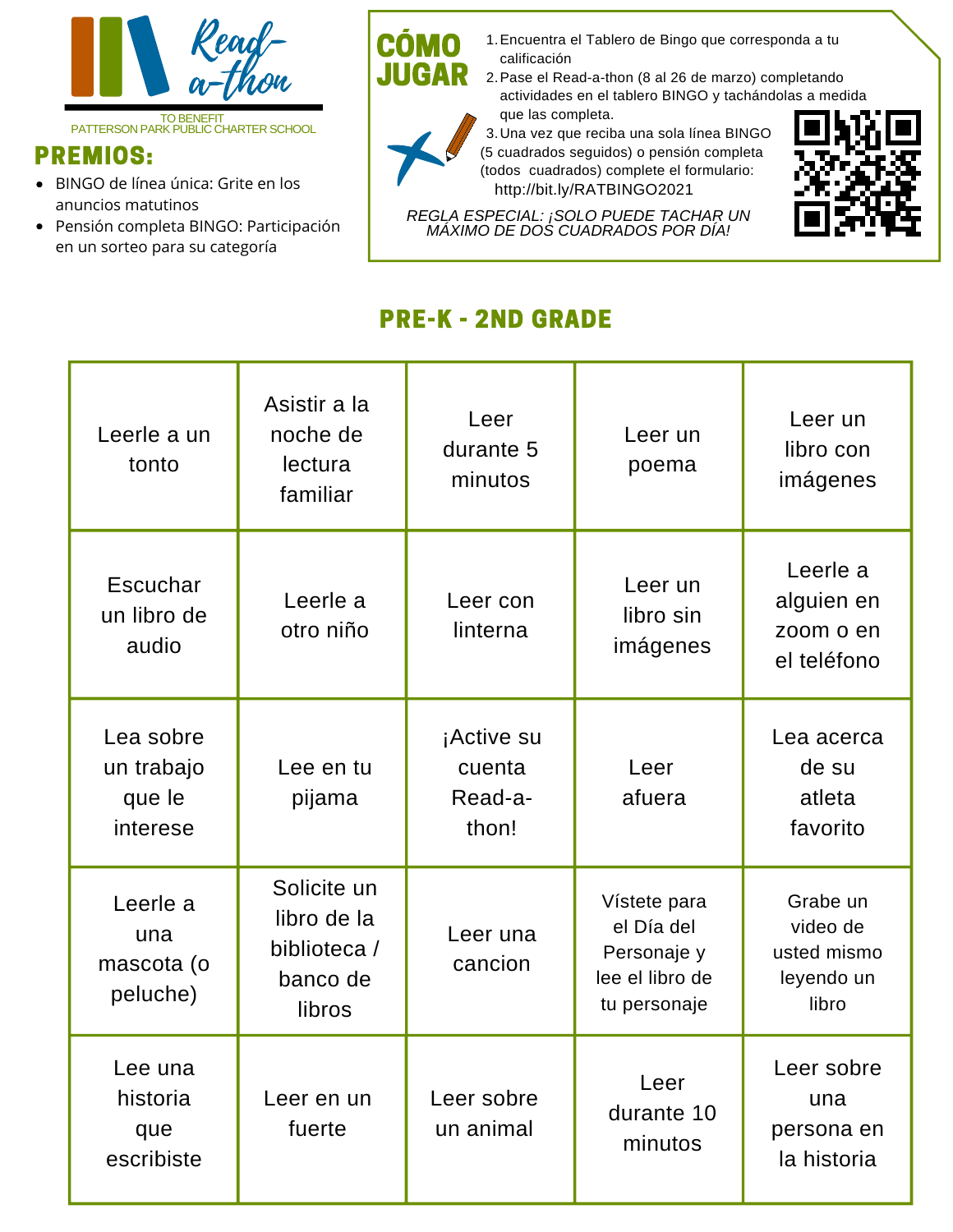| Read-<br>a-thon<br><b>TO BENEFIT</b>                                                                                                                                                                                                                                                                                                          |                                                    |                                              | Read to a<br>stuffie                                 |                                                                       | Attend<br>Family<br>Reading<br>Night               |                                               | Read for<br>15 minutes                   |                  | Read a<br>poem                                                        | Read a<br>book with<br>pictures                       |  |
|-----------------------------------------------------------------------------------------------------------------------------------------------------------------------------------------------------------------------------------------------------------------------------------------------------------------------------------------------|----------------------------------------------------|----------------------------------------------|------------------------------------------------------|-----------------------------------------------------------------------|----------------------------------------------------|-----------------------------------------------|------------------------------------------|------------------|-----------------------------------------------------------------------|-------------------------------------------------------|--|
| PATTERSON PARK PUBLIC CHARTER SCHOOL<br><b>HOW TO PLAY</b><br>1. Find the Bingo Board that<br>corresponds to your grade level<br>2. Spend the Read-a-thon (March                                                                                                                                                                              |                                                    |                                              |                                                      | Listen to<br>an Audio<br><b>Book</b>                                  |                                                    | Read to<br>another kid a flashlight           |                                          | <b>Read with</b> | Read a<br>book<br>without<br>pictures                                 | Read to<br>someone<br>on zoom or<br>the phone         |  |
| 8th-26th) completing activities on<br>the BINGO board and crossing<br>them out as you complete them.<br>3. Once you receive a single line<br>BINGO (5 square in a row) or a<br>full board (all squares) fill out the<br>form: http://bit.ly/RATBINGO2021<br>SPECIAL RULE: YOU CAN ONLY<br>CROSS OUT A MAXIMUM OF TWO<br><b>SQUARES A DAY!</b> |                                                    |                                              | Read about<br>a career<br>you're<br>interested<br>in |                                                                       | Read in<br>your PJs                                |                                               | Activate your<br>Read-a-thon<br>Account! |                  | Read<br>outside                                                       | Read about<br>your favorite<br>athlete                |  |
|                                                                                                                                                                                                                                                                                                                                               |                                                    |                                              | Read to a<br>pet (or<br>stuffie)                     |                                                                       | Request a<br>book from the<br>library/book<br>bank |                                               |                                          | Read a<br>song   | Dress up for<br>Character Day<br>and read your<br>character's<br>book | Record a<br>video of<br>yourself<br>reading a<br>book |  |
|                                                                                                                                                                                                                                                                                                                                               |                                                    |                                              |                                                      | Read a<br>story you<br>wrote                                          |                                                    | fort                                          | Read in a Read about Read for            |                  | an animal 20 minutes                                                  | <b>Read about</b><br>person in<br>history             |  |
| Read to or<br>with a<br>friend                                                                                                                                                                                                                                                                                                                | <b>Attend</b><br>Family<br>Reading<br><b>Night</b> | Read for<br>30 minutes                       |                                                      | Read a<br>poem                                                        |                                                    | Read in a<br>comfy<br>place                   |                                          |                  | <b>3RD - 5TH GRADE</b>                                                |                                                       |  |
| Listen to<br>an Audio<br><b>Book</b>                                                                                                                                                                                                                                                                                                          | Read to<br>another kid                             | Read in<br>your PJs                          | Read with<br>a flashlight                            |                                                                       |                                                    | Read to<br>someone on<br>zoom or the<br>phone |                                          |                  |                                                                       |                                                       |  |
| Read an<br>article                                                                                                                                                                                                                                                                                                                            | Listen to<br>spoken<br>word                        | Activate<br>your Read-<br>a-thon<br>Account! |                                                      | Read<br>outside                                                       |                                                    | Read about<br>your favorite<br>athlete        |                                          |                  | <b>6TH - 8TH GRADE</b>                                                |                                                       |  |
| Request a<br>book from the<br>library/book<br>bank                                                                                                                                                                                                                                                                                            | Read a<br>book you<br>haven't<br>read before       | Read a<br>song                               |                                                      | Dress up for<br>Character Day<br>and read your<br>character's<br>book |                                                    | Record a<br>video of<br>yourself<br>reading   |                                          | <b>PRIZES:</b>   | Single Line BINGO: Shout out on the<br>Morning Announcements          | Full Board BINGO: Entry into a raffle for             |  |
| Read a<br>story you<br>wrote                                                                                                                                                                                                                                                                                                                  | Read in a Read about<br>fort                       | an animal                                    |                                                      | Read for<br>20 minutes                                                |                                                    | Read<br>about<br>person in<br>history         |                                          |                  | your grade bracket                                                    |                                                       |  |

r